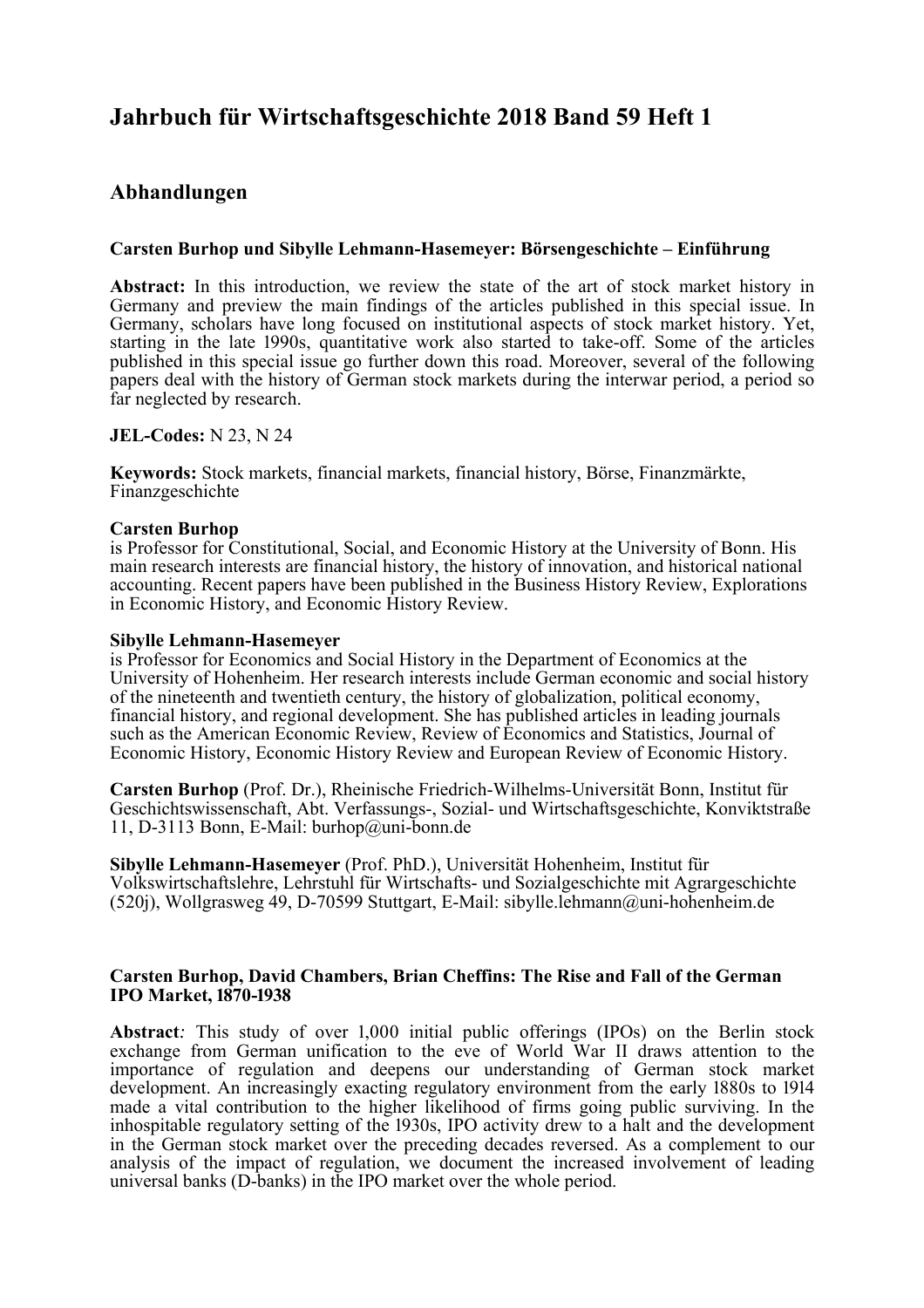**JEL-Codes:** N 23, N 24, G 18, G 24, K 22

**Keywords:** Germany, Financial History, Regulation, Corporate Law, Stock Markets, Deutschland, Finanzgeschichte, Regulierung, Gesellschaftsrecht, Börse

#### **Carsten Burhop**

is Professor for Constitutional, Social, and Economic History at the University of Bonn. His main research interests are financial history, the history of innovation, and historical national accounting. Recent papers have been published in Business History Review, Explorations in Economic History, and Economic History Review.

#### **David Chambers**

is Reader in Finance at the University of Cambridge Judge Business School. His main research interests are empirical corporate finance, initial public offerings, asset management, financial history, and law and finance. Recent papers have been published in Business History Review, Journal of Economic History, and Journal of Economic Perspectives.

#### **Brian R. Cheffins**

is Berwin Professor of Corporate Law at the University of Cambridge. His main research interests are corporate law, corporate governance, law and finance, and business history. Recent papers have been published in Journal of Corporation Law, Business History Review, and Delaware Journal of Corporate Law.

## **Boris Gehlen: Zielkonflikte bei Aktienerstemissionen? Regulierung und Zulassungspraxis am Beispiel der Berliner Börse (1870 bis 1932)**

**Abstract:** The law & finance literature often assumes that financial institutions in Germany, especially in the stock market, were less workable than for example in the U.S. or Great Britain due to extensive state regulation. This article analyses the regulation and admission to listing practices for (initial) public offerings in Germany from 1870 to 1932. It argues, by contrast, that state regulation in the German stock market largely enabled self-regulation and that a closer look at market practices indicates that the written law only offered a framework and left the stock exchanges great scope for manoeuvre. In the end, the German regulatory system came close to what law  $&$  finance literature describes as a most efficient market order.

**JEL-Codes:** G 24, G 28, K 15, K 22, N 23, N 24, N 43, N 44

**Keywords**: financial markets, self-regulation, stock market, IPO, Finanzmärkte, Selbstregulierung, Börse, Aktienerstemissionen

## **Boris Gehlen**

geb. 1973; Dr.; Studium in Bonn; seit 2014 Privatdozent für Verfassungs-, Sozial und Wirtschaftsgeschichte an der Rheinischen Friedrich-Wilhelms-Universität Bonn. Zuvor wissenschaftlicher Mitarbeiter an den Universitäten Bonn (1999–2012), Köln (2012–2013) und Wien (2013–2014); 2016 Vertretung der Professur für Neuere Geschichte und Theorie der Geschichte, Ruhr-Universität Bochum. Veröffentlichungen u. a.: Paul Silverberg (1876– 1959). Ein Unternehmer, Stuttgart 2007; Der Deutsche Handelstag und die Regulierung der deutschen Wirtschaft 1861–1914, Tübingen 2018 (in Vorbereitung); "The stockbroker's praises are never sung": Social Practices in Stock and Commodity Exchanges. Lessons from the USA and Germany, 1870s to 1930s, in: AfS 56, 2016, S. 109-137 (zusammen mit Alexander Engel). Corporate Law and Corporate Control in West Germany after 1945, in: Business History (http://dx.doi.org/10.1080/00076791.2017.1319939).

**Boris Gehlen** (PD, Dr.), Universität Bonn, Institut für Geschichtswissenschaft, Abt. Verfassungs-, Sozial- und Wirtschaftsgeschichte, Konviktstraße 11, D-53113 Bonn, E-Mail: b.gehlen@uni-bonn.de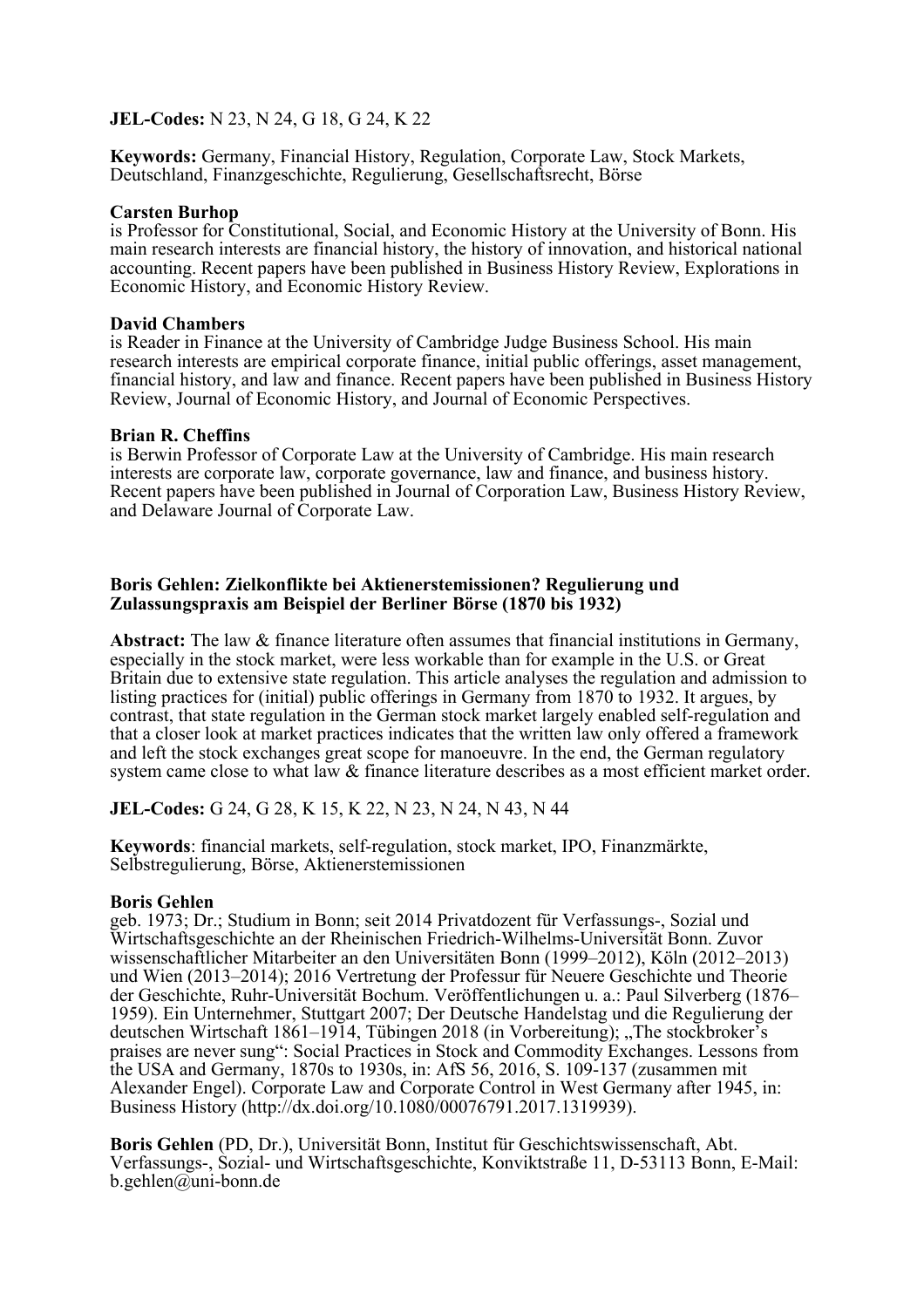#### **Felix Selgert: Börsenzulassungsstellen, Reichsregierung und die (Selbst-)Regulierung der Mehrstimmrechtsaktie, 1919-1937**

**Abstract:** The German system of corporate governance changed considerably after the end of the Great War. This change was, among other things, marked by the rise of shares with multiple voting rights, often concentrated in the hands of incumbent business leaders. The development was publicly criticized by the promoters of a more equal corporate constitution and led the Imperial government as well as stock exchanges to consider reform. The article traces this debate based on source material from the Bundesarchiv and the Geheimes Staatsarchiv Preußischer Kulturbesitz. In doing so, I find that, contrary to John Coffee's claim, public regulation followed the practice of private regulation until the late 1920s but that the latter was dismissed as a role model during the Great Depression. The quantitative evidence furthermore shows that public as well as private actors achieved their regulatory targets. Yet, these targets did not include the full removal of shares with multiple voting rights.

#### **JEL-Codes:** G 32, G 34, G 38, N 24, N 44

**Keywords:** Corporate governance, multiple voting rights, regulation, stock exchange, Mehrstimmrechte, Regulierung, Börsenzulassung

#### **Felix Selgert**

ist akademischer Rat am Institut für Geschichtswissenschaft an der Universität Bonn. Er studierte zwischen 2003 und 2007 Geschichte und Volkswirtschaftslehre an der Universität Mannheim. Von 2007 bis 2013 wissenschaftlicher Mitarbeiter am Seminar für Wirtschaftsgeschichte an der Universität Mannheim. Zwischen 2013 und 2016 Postdoktorant am Institut für Wirtschafts- und Sozialgeschichte der Universität Wien.

**Felix Selgert** (Dr.), Universität Bonn, Institut für Geschichtswissenschaft, Abteilung für Verfassungs-, Sozial- und Wirtschaftsgeschichte (VSWG), Konviktstraße 11, D-53113 Bonn, E-Mail: fselgert@uni-bonn.de

#### **Christine Trampusch: Liberal Financial Markets in the Interest of** *Staatskredite* **– A Process-Tracing Study of the Link between Sovereign Debt Policy and the 1908 Bourse Law Reform in the German Empire**

**Abstract:** This study of the reform of the German Bourse Law in 1908 argues that the "selfundermining negative policy feedback effects" of the initial Bourse Law of 1896 on the market for Imperial and state bonds explain why exchange regulation was liberalized although the dominant political forces, the Conservatives and the Clericals, were opposed to bourses and capital markets. Based on an original assessment of primary documents, the study uses the method of explaining-outcome process tracing to show that the initial Bourse Law caused losses to the Imperial government and the large banks; this induced both actors to remove the prohibition of speculation. Because the German Empire can be viewed as a kind of laboratory for (first) treatment effects on financial market regulation of the sovereign debt market, this study contains lessons for understanding the relationship between states and financial markets in general.

#### **JEL-Codes:** G 18, H 63, N 23, N 43

**Keywords:** Financial market regulation, German Empire, process tracing, public debt, speculation, Finanzmarktregulierung, Deutsches Reich, Prozessanalyse, öffentliche Verschuldung, Spekulation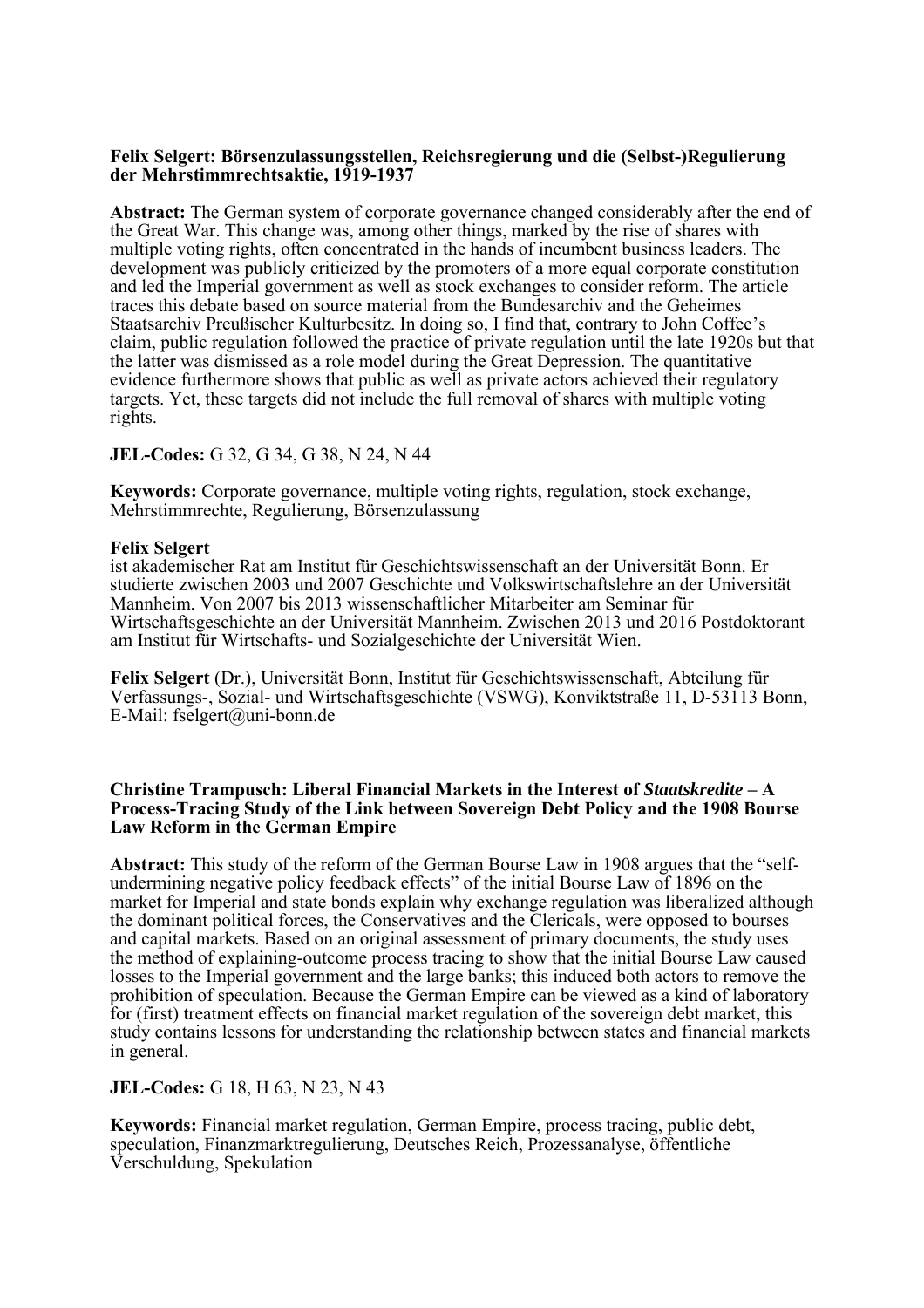#### **Christine Trampusch**

is a political scientist and Professor of International Comparative Political Economy and Economic Sociology at the Cologne Center for Comparative Politics (CCCP) at the University of Cologne. Her professorship is also Liaison Chair to the Max-Planck Institute for the Study of Societies (Brückenprofessur). Her current research projects cover the political economy of skill-formation regimes, of welfare states, of industrial relations as well as of financial market regulation and of public finance. Her research has been published in various international and national peer-reviewed journals and co-edited volumes have been published by Oxford University Press and Routledge.

**Christine Trampusch (**Prof. Dr.), University of Cologne, Cologne Center for Comparative Politics (CCCP), Herbert-Lewin-Straße 2, D-50931 Köln, Germany, E-Mail: christine.trampusch@unikoeln.de

#### **Angela Bol: Die Aktionärsstruktur der Deutschen Bank, 1870-1929**

**Abstract:** I examine the ownership of Deutsche Bank between 1870 and 1930 by using shareholder lists of the general meetings from the archive in Berlin. I show that Deutsche Bank had more than 200 shareholders and was mainly widely held. The bank had no single dominant shareholder owning more than 25 percent of shares. However, attendance at general meetings was low and shareholders remained mostly anonymous. As a consequence, the general meetings of Deutsche Bank were dominated by banks and inside shareholders. Banks – holding shares predominantly as custodians of other investors – played an important role in affecting the outcome of the general meeting**.** 

**JEL-Codes:** G 1, G 2, G 3, G 30, G 32

**Keywords:** Financial markets, corporate finance, ownership structure, financial institutions, corporate governance, Deutsche Bank, Finanzmärkte, Unternehmensfinanzierung, Aktionärsstrukur, Finanzinstitutionen

#### **Angela Bol**

ist wissenschaftliche Mitarbeiterin am Institut für Wirtschafts- und Sozialgeschichte an der Universität Wien. Sie war von 2014 bis 2016 in einem DFG-geförderten Projekt zur Geschichte von Corporate Governance unter der Leitung von Prof. Dr. Carsten Burhop tätig. Ihre Forschungsschwerpunkte liegen auf der Wirtschafts- und Sozialgeschichte des 19. und 20. Jahrhunderts, insbesondere auf der Unternehmensgeschichte. In ihrer Dissertation untersucht sie die Umsetzung von Corporate Governance Normen in deutschen Unternehmen zwischen 1870 und 1930.

**Angela Bol**, Universität Wien, Institut für Wirtschafts- und Sozialgeschichte, Universitätsring 1, A-1010 Wien, Österreich, E-Mail: angela.bol@univie.ac.at

#### **Alexander Opitz: Reichstag Connections in Pre- and Interwar Germany**

**Abstract:** This article documents widespread connections between stock companies and active or retired politicians in Germany during two distinct political regimes: constitutional monarchy and democracy. These differed largely regarding possible channels of influence, along with the power of the parliament. Despite the theoretical differences, the overall share of connected firms is approximately the same, implying that linking up with the Reichstag was already attractive in Imperial times. Moreover, the prevalence of political connections varied largely between sectors and political parties.

**JEL-Codes:** N 23, N 24, P 16, G 10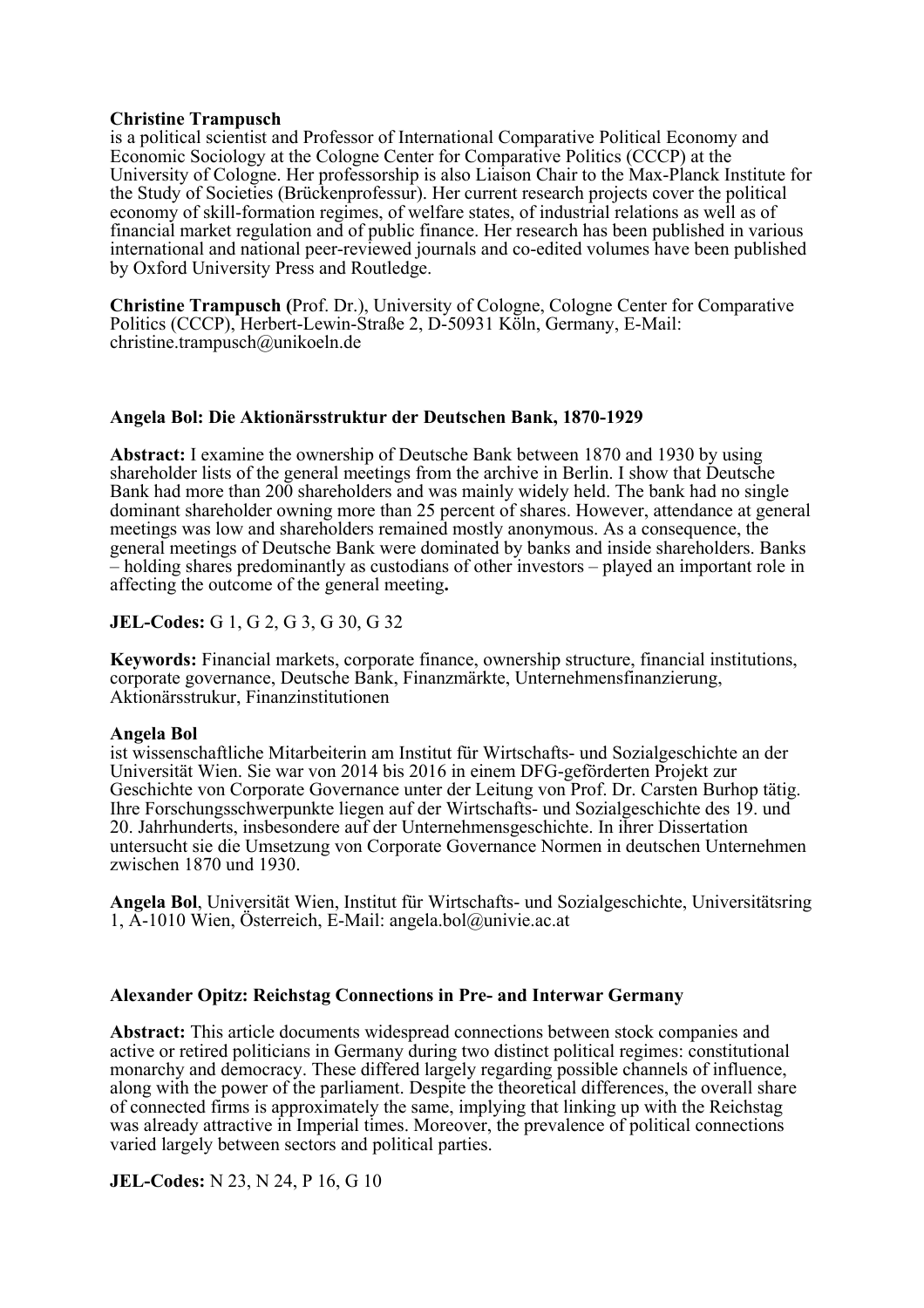**Keywords:** Political Connections, Imperial Germany, Weimar Germany, politische Beziehungen, Deutsches Kaiserreich, Weimarer Republik

#### **Alexander Opitz**

ist wissenschaftlicher Mitarbeiter am Lehrstuhl für Wirtschaftsgeschichte an der Universität Hohenheim. Dort hat er unter Prof. Sibylle Lehmann-Hasemeyer zum Thema "Political economy and stock markets in long-term perspective" promoviert. Seitdem ist er im DFG-Schwerpunktprojekt "Experiences and Expectations: Historical Foundations of Economic Behaviour" (SPP 1859) tätig. Seine Forschungsschwerpunkte liegen in der Finanzmarktgeschichte des 19. und 20. Jahrhunderts, Bankengeschichte, politischer Ökonomie und Wirtschaftsgeschichte Osteuropas.

**Alexander Opitz** (Dr.), Universität Hohenheim, Fachgebiet Wirtschafts- und Sozialgeschichte (520J), Wollgrasweg 49, D-70599 Stuttgart, E-Mail: alexander.opitz@unihohenheim.de

## **Tobias A. Jopp: How Does the Public Perceive Alliances? The Central and Allied Powers in World War I**

**Abstract:** World War I was fought by numerous countries siding together as the Central Powers and, respectively, the Allied Powers. The former began with the German Empire and Austria-Hungary and grew to four allies when the Ottoman Empire entered the scene in late 1914 and Bulgaria in late 1915; the latter centred on the alliance between England, France, and Russia and was informally extended to many more countries as they entered into the war ad-hoc by signaling common interests with the core Allied Powers. This article addresses a neglected dimension of the alliance formation phenomenon, namely how alliances were perceived by the public, in contrast to the perceptions of political and military leaders. Were the Central and Allied Powers perceived to be credible alliances – monolithic blocks – in the eyes of contemporaries? We seek to determine the degree of "alliance integration" among pairs of countries by applying cointegration analysis based on prices for securities. It is assumed that the prices of countries perceived as "integrated" should show signs of comovement. In particular, we focus on the Amsterdam market for foreign government bonds providing us with a neutral perspective. Our analysis is based on the yields for representative bonds traded by 13 belligerent countries not only during the war, but also before and after. Among other findings, we cannot corroborate that investors simply recognized two monolithic blocks fighting the war against each other.

## **JEL-Codes:** F 50, G 12, G 41, H 49, N 14, N 24

**Keywords:** Alliances, bond yields, capital market, cointegration, First World War, public opinion, sovereign debt, Bündnisse, Anleiherendite, Kapitalmarkt, Kointegration, Erster Weltkrieg, öffentliche Meinung, Staatsschulden

#### **Tobias A. Jopp**

Currently postdoctoral researcher in economic and social history in the Department of History at the University of Regensburg. His research interests include German economic and social history of the nineteenth and twentieth century, the history of welfare state institutions, financial and insurance history, and natural resource use in history. His dissertation originated at the University of Hohenheim and is entitled *Insurance, Fund Size, and Concentration: Prussian Miners' Knappschaften in the Nineteenth- and Early Twentieth-Centuries and Their Quest for Optimal scale* (Berlin 2013). He has published articles in, among others, *The Journal of Economic History*, *Economic History Review*, *European Review of Economic History*, and *Jahrbuch für Wirtschaftsgeschichte/Economic History Yearbook*.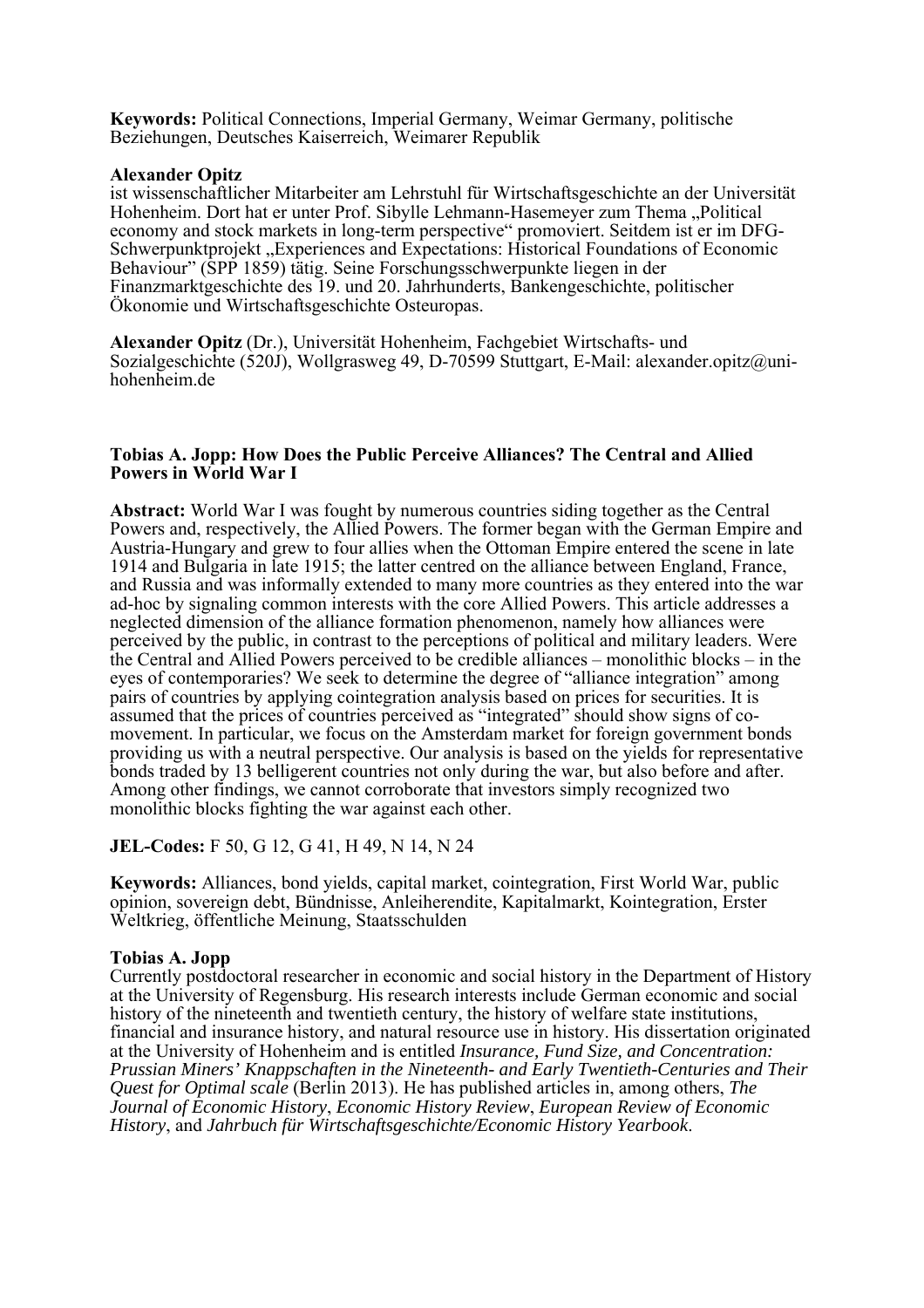**Tobias A. Jopp** (Dr.), Universität Regensburg, Fakultät für Philosophie, Kunst-, Geschichtsund Gesellschaftswissenschaften, Institut für Geschichte, Lehrstuhl für Wirtschafts- und Sozialgeschichte, Universitätsstraße 31, D-93040 Regensburg, E-Mail: Tobias.Jopp@geschichte.uniregensburg.de

# **Forschungs- und Literaturberichte**

## **Martijn Lak: "A Chinese Wall along our Eastern Border" – Allied Occupation Policy in Germany and its Consequences for Dutch-German Trade Relations, 1945-1949**

**Abstract:** After the unconditional surrender of the Third Reich in May 1945, Germany no longer existed as a sovereign, independent nation. It was occupied by the four Allied powers: France, Great Britain, the United States and the Soviet Union. When it came to the postwar European recovery, the biggest obstacle was that the economy in Germany, the dominant continental economic power before the Second World War, was at an almost complete standstill. This not only had severe consequences for Germany itself, but also had strong economic repercussions for surrounding countries, especially the Netherlands. As Germany had been the former's most important trading partner since the middle of the nineteenth century, it was clear that the Netherlands would be unable to recover economically without a healthy Germany. However, Allied policy, especially that of the British and the Americans, made this impossible for years. This article therefore focuses on the early postwar Dutch-German trade relations and the consequences of Allied policy. While much has been written about the occupation of Germany, far less attention has been paid to the results of this policy on neighbouring countries. Moreover, the main claim of this article is that it was not Marshall Aid which was responsible for the quick and remarkable Dutch economic growth as of 1949, but the opening of the German market for Dutch exports that same year.

**JEL-Codes:** N 44, F 10

**Keywords:** Germany, Netherlands, occupation, Allied occupation policy, Dutch-German trade relations, Marshall Aid, economic recovery, Ruhr area, Deutschland, Niederlande, Besatzung, Alliierte Besatzungspolitik, Deutsch-niederländische Handelsbeziehungen, Marshall Plan, Wiederaufbau, Ruhrgebiet

## **Martijn Lak**

(1977) is a historian, lecturer and researcher at the Department of European Studies of The Hague University of Applied Sciences and the Erasmus School of History at Erasmus University Rotterdam. He studied Journalism and History, and obtained his Ph.D. in 2011 on the Dutch-German political and economic relations in the 1945-1957 period. He specializes in postwar Dutch-German relations, modern German history, the Second World War and military history. His teaching includes courses on European history and integration, postwar German history and politics and war in the twentieth century. He regularly publishes in national and international academic journals and is a member of the editorial board of *The Journal of Slavic Military Studies*.

**Martijn Lak** (Dr.), The Hague University of Applied Sciences/Erasmus University Rotterdam, Johanna Westerdijkplein 75, P.O. Box 13336, 2501 EH The Hague, The Netherlands, E-Mail: m.lak@hhs.nl/lak@eshcc.eur.nl